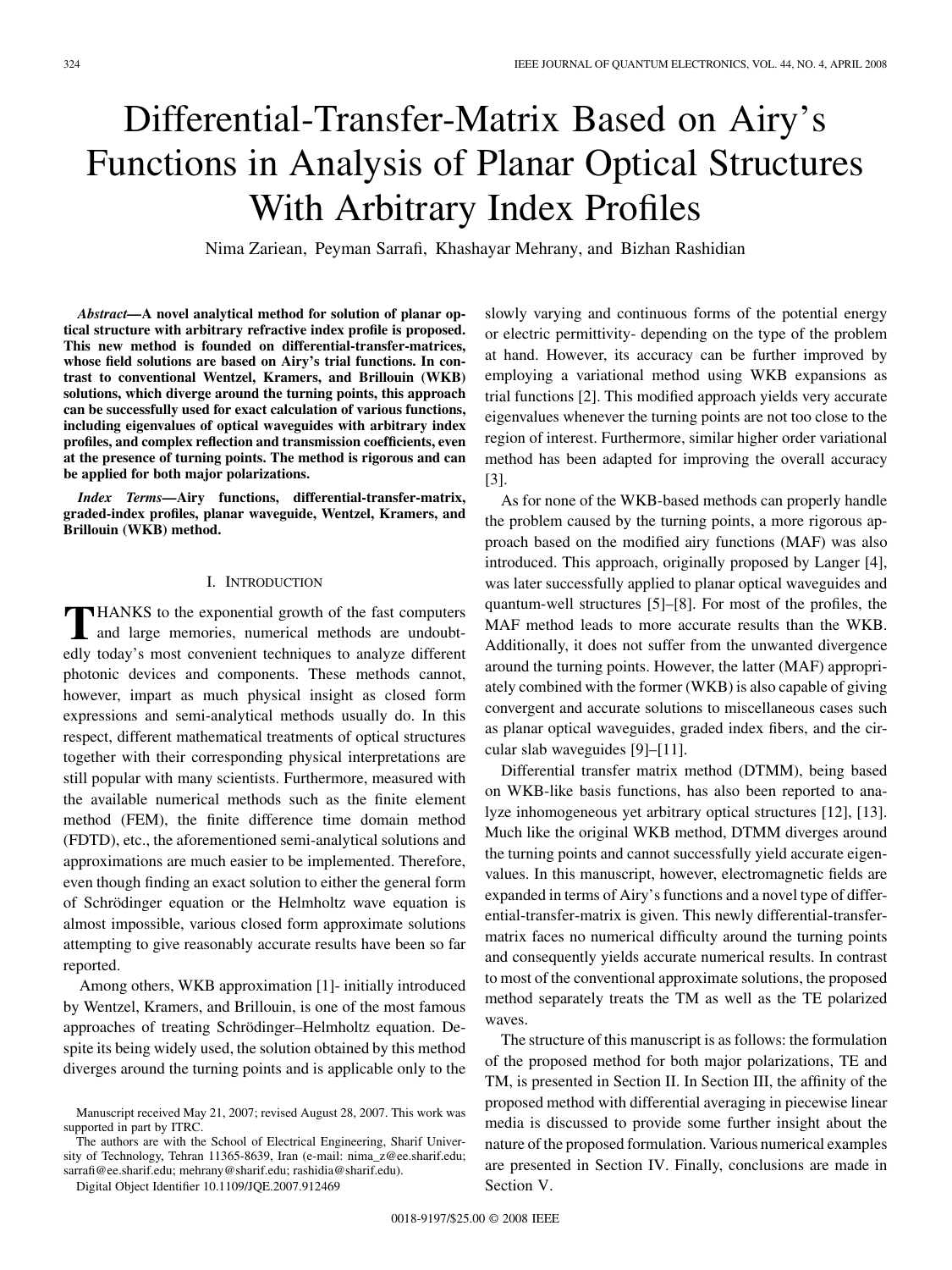

Fig. 1. Illustration of the inhomogeneous optical structure used in examples.

# II. FORMULATION

## *A. TE Polarization*

Consider a one-dimensional isotropic, lossless, and non-magnetic inhomogeneous structure, shown in Fig. 1. For such a structure, the tangential electric  $(y - component)$  and magnetic  $(z$  -component) fields may be expressed as

$$
E_y = S_{\text{TE}}(x) \exp(-jk_z z) \tag{1a}
$$

$$
-j\left(\frac{\mu_0}{\varepsilon_0}\right)^2 H_z = U_{\rm TE}(x) \exp(-jk_z z) \tag{1b}
$$

where  $S_{\text{TE}}(x)$ ,  $U_{\text{TE}}(x)$ , and  $k_z$  represent the tangential electric field amplitude, normalized tangential magnetic field amplitude, and wavenumber in the  $z$  direction, respectively.

Substituting (1) into Maxwell's equations and eliminating the normal  $(x)$  component of the magnetic field, a set of coupledwave equations is found and can be written in a matrix form

$$
M_{\rm TE}(x) = k_0 \begin{bmatrix} 0 & 1 \ -n^2(x) + \left(\frac{k_z}{k_0}\right)^2 & 0 \end{bmatrix}
$$
 (2a)

$$
\frac{d}{dx}\left[\frac{S_{\text{TE}}}{U_{\text{TE}}}\right] = M_{\text{TE}}(x)\left[\frac{S_{\text{TE}}}{U_{\text{TE}}}\right].\tag{2b}
$$

Now, the normalized tangential electromagnetic fields, i.e.,  $S_{\text{TE}}(x)$  and  $U_{\text{TE}}(x)$  can be rewritten in terms of two new parameters  $A(x)$  and  $B(x)$ 

$$
\begin{bmatrix} S_{\text{TE}}(x) \\ U_{\text{TE}}(x) \end{bmatrix} = Q_{\text{TE}}(x) \begin{bmatrix} A(x) \\ B(x) \end{bmatrix}
$$
 (3)

where  $Q_{TE}(x)$  is defined as

$$
Q_{\text{TE}}(x) = \begin{bmatrix} Ai(\xi) & Bi(\xi) \\ \frac{(-\frac{d}{dx}k^2)^{1/3}Ai'(\xi)}{k_0} & \frac{(-\frac{d}{dx}k^2)^{1/3}Bi'(\xi)}{k_0} \end{bmatrix}
$$
(4a)

$$
\xi(x) = \frac{-\kappa^2(x)}{\left(-\frac{d}{dx}k^2(x)\right)^{2/3}}.
$$
\n(4b)

Prime denotes the differentiation with respect to  $\xi$  and  $k(x)$ represents the wevenumber in the  $x$  direction and is defined as  $k(x) = k_0 \sqrt{n^2(x) - N^2}$  with  $N = k_z / k_0$ .

Here, the basis functions  $Ai(x)$  and  $Bi(x)$  represent the Airy's functions of the first and second kind respectively, and are the solutions of the following equation:

$$
\frac{d^2\psi}{dx^2} - x\psi = 0.
$$
 (5)

It should be noticed that these basis functions satisfy the second order Helmholtz equation of a medium in which the wevenumber in the x direction, i.e.,  $k(x)$  varies linearly. This is in contrast to the WKB-like basis functions, i.e., forward and backward plane waves, which satisfy the second order wave equation of a medium in which  $k(x)$  is almost constant. Therefore, these basis functions allow us to reasonably approximate harsher variations of  $k(x)$  within the medium.

Now by using (3) one can write down

$$
\frac{d}{dx}\left[\frac{S_{\text{TE}}}{U_{\text{TE}}}\right] = \frac{dQ_{\text{TE}}}{dx}\left[\frac{A}{B}\right] + Q_{\text{TE}}\frac{d}{dx}\left[\frac{A}{B}\right] \tag{6}
$$

where combining (2) and (6) together with some algebraic manipulation leads to

$$
\frac{d}{dx}\begin{bmatrix} A \\ B \end{bmatrix} = W_{\text{TE}}(x)\begin{bmatrix} A \\ B \end{bmatrix} \tag{7}
$$

in which

$$
W_{\rm TE}(x) = Q_{\rm TE}^{-1} M_{\rm TE} Q_{\rm TE} - Q_{\rm TE}^{-1} \frac{d}{dx} Q_{\rm TE}.
$$
 (8)

The state matrix  $W_{\text{TE}}$  serves as a novel differential-transfer matrix to obtain the overall transfer matrix

$$
\begin{bmatrix} A(x_2) \\ B(x_2) \end{bmatrix} = \exp\left(\int_{x_1}^{x_2} W_{\text{TE}} dx\right) \begin{bmatrix} A(x_1) \\ B(x_1) \end{bmatrix}.
$$
 (9)

This combined with (3) now links the tangential electromagnetic fields at  $x_2$ , i.e.,  $S_{\text{TE}}(x_2)$  and  $U_{\text{TE}}(x_2)$ , and at  $x_1$ , i.e.,  $S_{\text{TE}}(x_1)$  and  $U_{\text{TE}}(x_1)$ , together

$$
\begin{bmatrix} S_{\text{TE}}(x_2) \\ U_{\text{TE}}(x_2) \end{bmatrix} = Q_{\text{TE}}(x_2) \exp\left(\int_{x_1}^{x_2} W_{\text{TE}} dx\right) Q_{\text{TE}}(x_1)^{-1} \times \begin{bmatrix} S_{\text{TE}}(x_1) \\ U_{\text{TE}}(x_1) \end{bmatrix} . \quad (10)
$$

#### *B. TM Polarization*

Once again, in the aforementioned inhomogeneous layer, normalized tangential electromagnetic field amplitudes, i.e.,  $U_{\text{TM}}(x)$  and  $S_{\text{TM}}(x)$ , can be formulated as

$$
H_y = S_{\text{TM}}(x) \exp(-jk_z z)
$$
 (11a)

$$
j\left(\frac{\varepsilon_0}{\mu_0}\right)^{\frac{1}{2}}E_z = U_{\rm TM}(x)\exp(-jk_z z). \tag{11b}
$$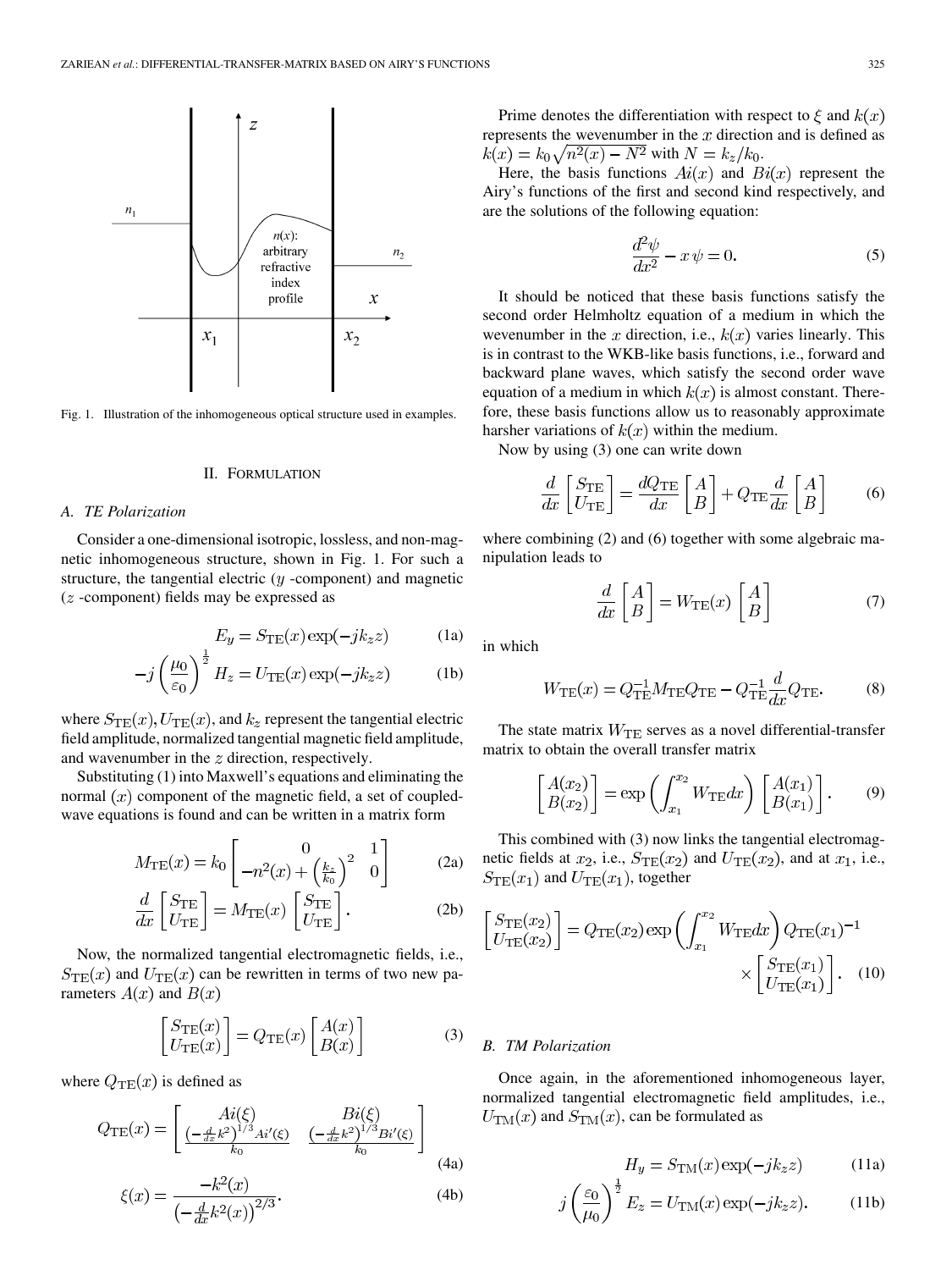Similarly, substitution of (11) into the Maxwell's equations and elimination of the normal component  $(x)$  of the electric field, yields the following set of coupled-wave equations:

$$
M_{\rm TM}(x) = k_0 \begin{bmatrix} 0 & n^2(x) \\ -1 + \frac{1}{n^2(x)} \left(\frac{k_z}{k_0}\right)^2 & 0 \end{bmatrix}
$$
 (12a)

$$
\frac{d}{dx}\begin{bmatrix} S_{\text{TM}} \\ U_{\text{TM}} \end{bmatrix} = M_{\text{TM}}(x) \begin{bmatrix} S_{\text{TM}} \\ U_{\text{TM}} \end{bmatrix}
$$
\n(12b)

where  $Q_{TM}(x)$  reads as (13), shown at the bottom of the page. Here

$$
r(x) = k^{2}(x) - 2\left(\frac{n'}{n}\right)^{2} + \frac{n''}{n}
$$
 (14a)

$$
\zeta(x) = \frac{-r(x)}{\left(-\frac{d}{dx}r(x)\right)^{2/3}}.\tag{14b}
$$

Now, the overall transfer matrix of the medium can be obtained in a similar fashion, where the tangential electromagnetic fields at  $x_2$ , i.e.,  $S_{TM}(x_2)$  and  $U_{TM}(x_2)$ , and at  $x_1$ , i.e.,  $S_{TM}(x_1)$  and  $U_{TM}(x_1)$ , are related according to the following equations:

$$
\frac{d}{dx}\begin{bmatrix} A \\ B \end{bmatrix} = W_{\text{TM}}(x)\begin{bmatrix} A \\ B \end{bmatrix},\tag{15}
$$

in which

$$
W_{\rm TM}(x) = Q_{\rm TM}^{-1} M_{\rm TM} Q_{\rm TM} - Q_{\rm TM}^{-1} \frac{d}{dx} Q_{\rm TM}
$$
 (16)

and consequently

$$
\begin{bmatrix} S_{\text{TM}}(x_2) \\ U_{\text{TM}}(x_2) \end{bmatrix} = Q_{\text{TM}}(x_2)
$$

$$
\times \exp\left(\int_{x_1}^{x_2} W_{\text{TM}} dx\right) Q_{\text{TM}}(x_1)^{-1} \begin{bmatrix} S_{\text{TM}}(x_1) \\ U_{\text{TM}}(x_1) \end{bmatrix}.
$$
 (17)

#### *C. Extraction of Eigenmodes*

The preceding transfer matrix formulation provides an easy way to extract bounded states and eigenmodes. The fields tangential to the boundaries at  $x = x_1$  and  $x = x_2$  are related via the following matrix product:

$$
\begin{bmatrix} S(x_2) \\ U(x_2) \end{bmatrix} = \mathbf{Y} \begin{bmatrix} S(x_1) \\ U(x_1) \end{bmatrix}
$$
 (18)

where  $\bf{Y}$  denotes the transfer matrix given in (10) and (17) for the TE polarized and TM polarized waves, respectively. Now,

the tangential fields corresponding to bounded modes must be exponentially decaying for  $x < x_1$ 

$$
S(x) = A_1 \exp(\gamma_1(x - x_1))
$$
 (19a)

$$
U(x) = A_1 \frac{\gamma_1}{k_0 n_1^{2f}} \exp(\gamma_1 (x - x_1))
$$
 (19b)

and for  $x > x_2$ 

$$
S(x) = A_2 \exp(-\gamma_2(x - x_2))
$$
 (19c)

$$
U(x) = -A_2 \frac{\gamma_2}{k_0 n_2^{2f}} \exp(-\gamma_2 (x - x_2))
$$
 (19d)

where  $\gamma_j = k_0 \sqrt{N^2 - n_j^2}$  and f reads as 0 for TE polarized waves and 1 for TM polarized waves.

Therefore, (18) can be rewritten as

$$
\left[\frac{A_2}{k_0 n_2^{2f}} A_2\right] = \mathbf{Y} \left[\frac{A_1}{k_0 n_1^{2f}} A_1\right].
$$
 (20)

Further simplifications of the preceding equation results in the following matrix product:

$$
\begin{bmatrix} y_{11} + y_{12} \frac{\gamma_1}{k_0 n_1^{2f}} & -1 \\ y_{21} + y_{22} \frac{\gamma_1}{k_0 n_1^{2f}} & \frac{\gamma_2}{k_0 n_2^{2f}} \end{bmatrix} \begin{bmatrix} A_1 \\ A_2 \end{bmatrix} = \begin{bmatrix} 0 \\ 0 \end{bmatrix}
$$
 (21)

whose determinant must be zero to support bounded states. Here,  $y_{ij}$  stands for the ijth element of the Y matrix.

# *D. Calculation of Reflection Coefficient*

The same procedure can be followed to obtain the reflection and transmission coefficients of incident electromagnetic fields for both major polarizations.

For a case of a plane wave incident from left, i.e.,  $x < x_1$ , normalized incident, reflected, and transmitted waves- being represented by  $S_i$ ,  $S_r$ , and  $S_t$  respectively- are of the following form:

$$
S_i = \exp(-jk_{x_1}(x - x_1))
$$
 (22a)

$$
S_r = R \exp(jk_{x_1}(x - x_1))
$$
 (22b)

$$
S_t = T \exp(-jk_{x_1}(x - x_2))
$$
 (22c)

where  $k_{x_i} = n_i \cos(\theta)$  and  $\theta$  denotes the angle of incidence.

Now, total tangential electromagnetic fields at the boundaries  $x = x_1$  and  $x = x_2$  can be written as

$$
S(0) = 1 + R \tag{23a}
$$

$$
U(0) = (1 - R) \left( -j \frac{k_{x_1}}{k_0 n_1^{2f}} \right)
$$
 (23b)

$$
S(d) = T \tag{23c}
$$

$$
Q_{\text{TM}}(x) = \begin{bmatrix} n(x)Ai(\zeta) & n(x)Bi(\zeta) \\ \frac{n(x)(-\frac{d}{dx}r)^{1/3}Ai'(\zeta) + n'(x)Ai(\zeta)}{n^2(x)k_0} & \frac{n(x)(-\frac{d}{dx}r)^{1/3}Bi'(\zeta) + n'(x)Bi(\zeta)}{n^2(x)k_0} \end{bmatrix}
$$
(13)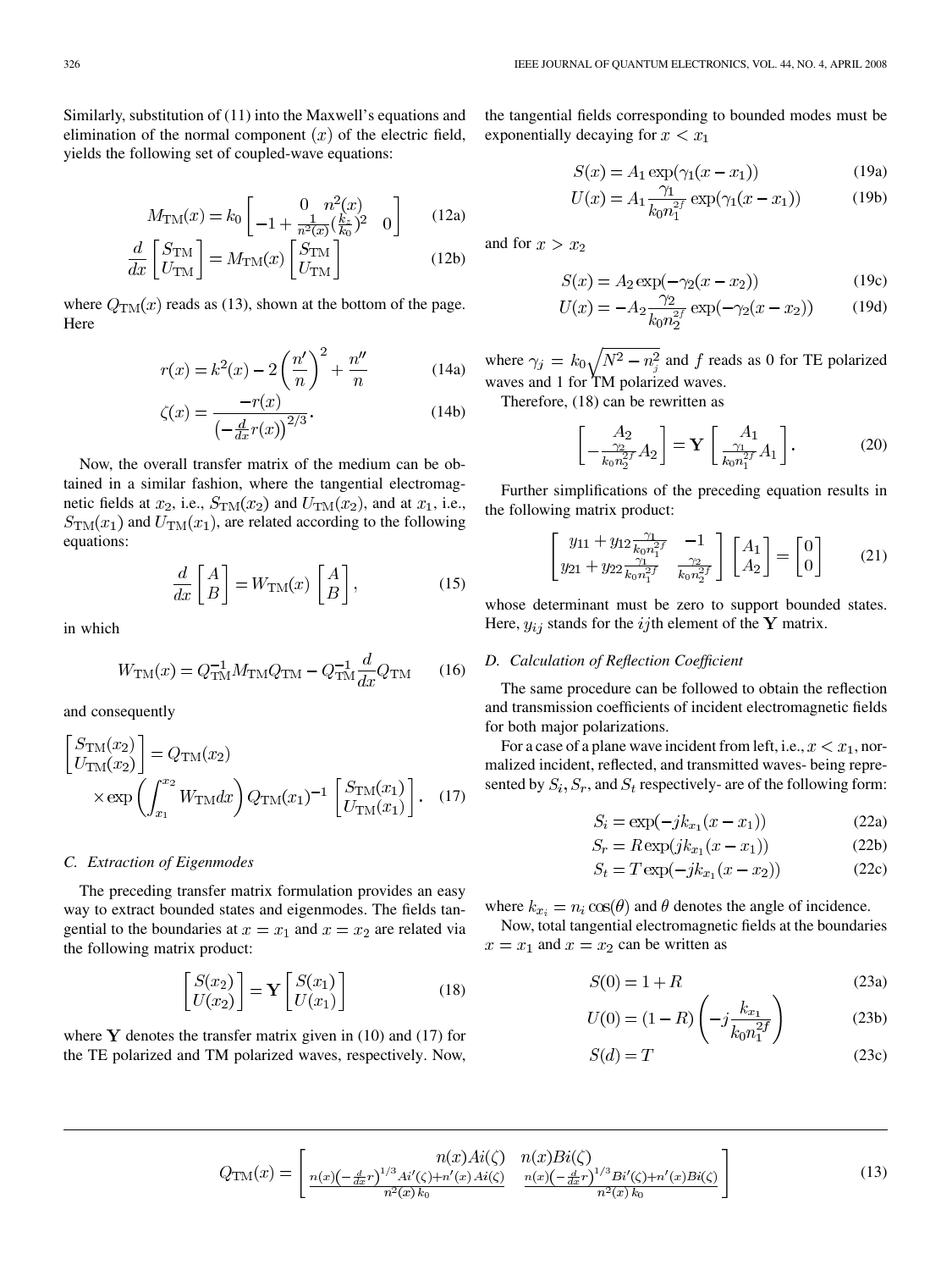$$
U(d) = T\left(-j\frac{k_{x_3}}{k_0 n_3^{2f}}\right).
$$
 (23d)

Substituting these four quantities in (18) leads to a linear set of algebraic equations, whose solution for  $R$ , i.e., the complex reflection coefficient can be expressed as

$$
R = \frac{S_r}{S_i}
$$
  
= 
$$
-\frac{y_{21} + j\frac{k_{x_3}}{k_0 n_3^{2f}} y_{11} - j\frac{k_{x_1}}{k_0 n_1^{2f}} y_{22} + \frac{k_{x_1}k_{x_3}}{k_0^{2}(n_1 n_3)^{2f}} y_{12}}{y_{21} + j\frac{k_{x_3}}{k_0 n_3^{2f}} y_{11} + j\frac{k_{x_1}}{k_0 n_1^{2f}} y_{22} - \frac{k_{x_1}k_{x_3}}{k_0^{2}(n_1 n_3)^{2f}} y_{12}}.
$$
(24)

Again,  $y_{ij}$  stands for the ijth element of the Y matrix. In a similar fashion, the complex transmission coefficient  $T$ can be written down

$$
T = \frac{S_t}{S_i}
$$
  
= 
$$
\frac{2j \frac{k_{x_1}}{k_0 n_1^{2f}} (y_{11} y_{22} - y_{12} y_{21})}{y_{21} + j \frac{k_{x_3}}{k_0 n_3^{2f}} y_{11} + j \frac{k_{x_1}}{k_0 n_1^{2f}} y_{22} - \frac{k_{x_1} k_{x_3}}{k_0^{2}(n_1 n_3)^{2f}} y_{12}}.
$$
(25)

# III. DIFFERENTIAL AVERAGING BASED ON PIECEWISE LINEAR APPROXIMATION

In this section, the affinity of the proposed approach with analysis of wave propagation by using piecewise linear approximation in analysis of inhomogeneous structures is discussed. The refractive index profile is divided into a number of sections, wherein linear interpolation of  $k^2(x)$  is employed as an approximate expression. In this fashion,  $k^2(x)$  is assumed to be linear within the  $[x_0\Delta x, x_0]$  and  $[x_0, x_0 + \Delta x]$  intervals. Consequently,  $A(x)$  and  $B(x)$  will be constants equal to  $A(x_0)$  and  $B(x_0)$  within the  $[x_0\Delta x, x_0]$ , and  $A(x_0+\Delta x)$  and  $B(x_0+\Delta x)$ within the  $[x_0, x_0 + \Delta x]$ . Then the appropriate boundary conditions impose (26a)–(26d), shown at the bottom of the page and  $Q_{1\rightarrow 2}$  is the transfer matrix across the arbitrary interface  $x_0$ . Without loss of generality, (26a) can be written down as follows:

$$
\begin{bmatrix} A(x + \Delta x) \\ B(x + \Delta x) \end{bmatrix} = Q_{x \to x + \Delta x} \begin{bmatrix} A(x) \\ B(x) \end{bmatrix}.
$$
 (27)

Now, if  $k(x)$ ,  $A(x)$ , and  $B(x)$  are analytic functions of x, the preceding equation would be further simplified by applying the Taylor series expansion

$$
\frac{d}{dx}\begin{bmatrix} A(x) \\ B(x) \end{bmatrix} + \begin{bmatrix} A(x) \\ B(x) \end{bmatrix} \Delta x \approx Q_{x \to x + \Delta x} \begin{bmatrix} A(x) \\ B(x) \end{bmatrix}.
$$
 (28)

Further simplification of this latter equation as  $\Delta x$  tends to zero yields

$$
\frac{d}{dx} \begin{bmatrix} A(x) \\ B(x) \end{bmatrix} = \lim_{\Delta x \to 0} \frac{Q_{x \to x + \Delta x} - I}{\Delta x} \begin{bmatrix} A(x) \\ B(x) \end{bmatrix}
$$
\n
$$
= W(x) \begin{bmatrix} A(x) \\ B(x) \end{bmatrix} .
$$
\n(29)

which brings in the same state matrix as the one already introduced in (8). This approach shows that the mathematical formulation as presented in previous section is strongly connected to wave propagation in piecewise linear media.

#### IV. NUMERICAL EXAMPLES

In this section, different examples are presented to justify the validity of the proposed approach. The examples belong to optical structures; however, by change of dimensions and minor redefinitions of parameters, quantum mechanical systems can be analyzed along the same vein. All these examples are based on two different profiles, both widely studied in literature.

### *A. Truncated Exponential Index Profile*

 $\epsilon$ 

Consider the structure shown in Fig. 2, which depicts an inhomogeneous refractive index profile of the following form:

$$
n(x) = \begin{cases} n_0 \exp\left[\frac{x}{d}\ln\left(\frac{n_s}{n_0}\right)\right] & 0 < x < d \\ n_0 & x < 0 \text{ or } x > d. \end{cases} \tag{30}
$$

In Fig. 3, the TE polarized reflection coefficient of the structure is plotted versus normalized frequency. In this calculation, where  $n_0 = 2.177$ , and  $n_s = 2.220$  and the angle of incidence

$$
\begin{bmatrix}\nA(x_0 + \Delta x) \\
B(x_0 + \Delta x)\n\end{bmatrix} = Q_{1 \to 2} \begin{bmatrix}\nA(x_0) \\
B(x_0)\n\end{bmatrix}
$$
\n(26a)  
\n
$$
Q_{1 \to 2} = \pi \begin{bmatrix}\nAi(\xi_1) Bi'(\xi_2) - \left(\frac{\frac{d}{dx} k^2(x_0)}{\frac{d}{dx} k^2(x_0 + \Delta x)}\right)^{\frac{1}{3}} Ai'(\xi_1) Bi(\xi_2) & Bi(\xi_1) Bi'(\xi_2) - \left(\frac{\frac{d}{dx} k^2(x_0)}{\frac{d}{dx} k^2(x_0 + \Delta x)}\right)^{\frac{1}{3}} Bi'(\xi_1) Bi(\xi_2) \\
-Ai(\xi_1) Ai'(\xi_2) + \left(\frac{\frac{d}{dx} k^2(x_0)}{\frac{d}{dx} k^2(x_0 + \Delta x)}\right)^{\frac{1}{3}} Ai'(\xi_1) Ai(\xi_2) & -Bi(\xi_1) Ai'(\xi_2) + \left(\frac{\frac{d}{dx} k^2(x_0)}{\frac{d}{dx} k^2(x_0 + \Delta x)}\right)^{\frac{1}{3}} Bi'(\xi_1) Ai(\xi_2) \\
\xi_1 = -\frac{k^2(x_0)}{2}
$$
\n(26b)  
\n(26c)

$$
\zeta_1 = \left(-\frac{d}{dx}k^2(x_0)\right)^{\frac{2}{3}}
$$
  

$$
\zeta_2 = -\frac{k^2(x_0 + \Delta x) - \frac{d}{dx}k^2(x_0 + \Delta x)\Delta x}{\left(-\frac{d}{dx}k^2(x_0 + \Delta x)\right)^{\frac{2}{3}}}
$$
 (26d)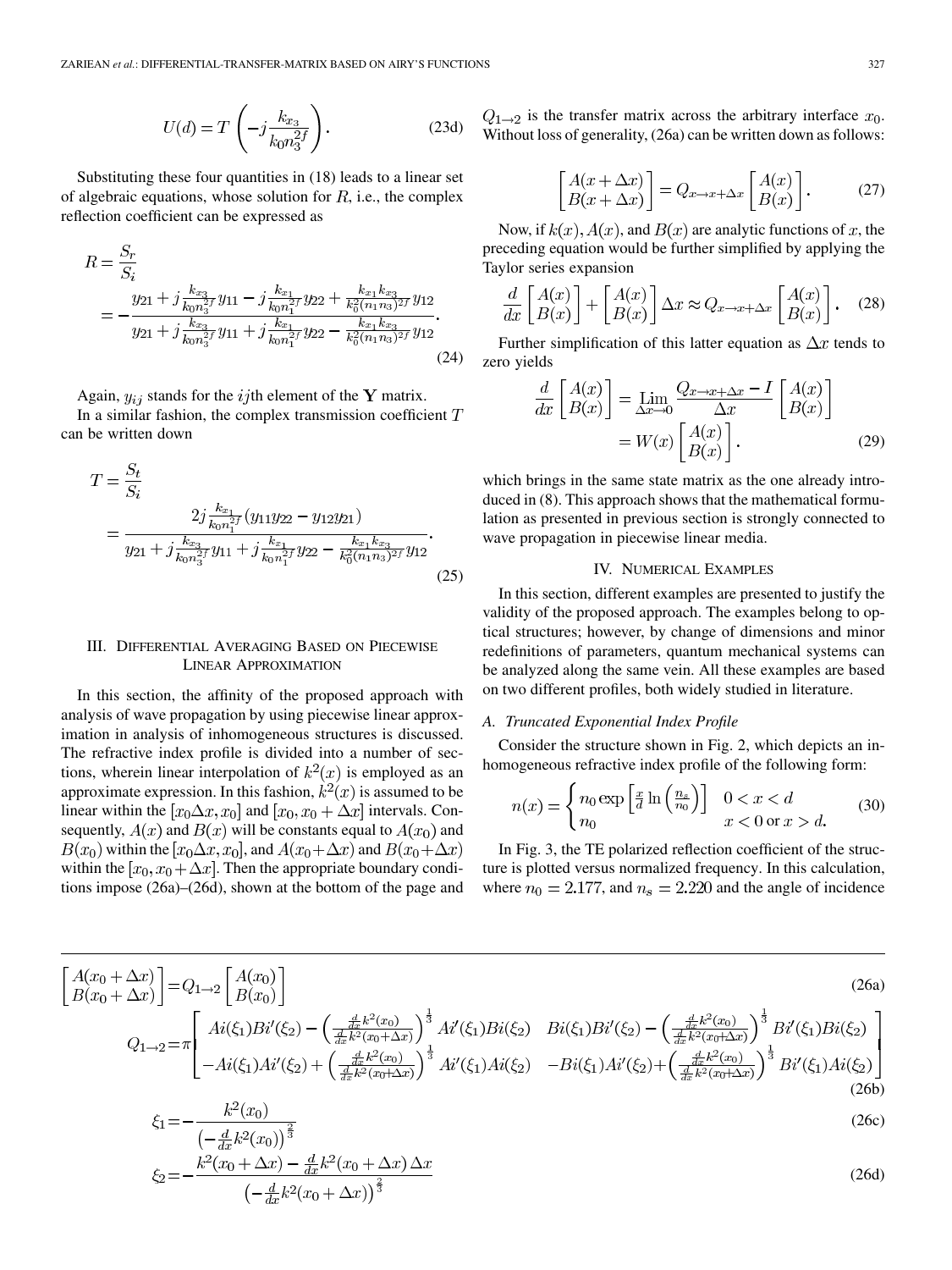

Fig. 2. Exponential index profile plotted versus normalized distance.



Fig. 3. Reflection coefficient of the structure shown in Fig. 2 with  $n_0 = 2.177, n_s = 2.220$ , and  $\theta = 30^\circ$  for TE polarization. The solid line represents the exact results and the circles stand for the proposed method.

is  $30^\circ$ , two different approaches are employed. The first, depicted by solid line in the figure, is based on the exact analytical solution, which is available in terms of Bessel functions. The second, plotted via circles, is obtained by following our proposed method and is in good agreement with the exact results.

Furthermore, the bounded eigenmodes supported by this structure are extracted for both major polarizations. This time, the calculations were carried out for two different sets of parameters. First, the values of the parameters are chosen to be  $n_0 = 2.177$ , and  $n_s = 2.220$ , where the dispersion diagram of both major polarizations, i.e., normalized propagation constant  $v = (N^2 - n_0^2)/(n_s^2 - n_0^2)$  versus normalized frequency  $V = k_0 d\sqrt{n_s^2 - n_0^2}$ , is plotted in Fig. 4. To test the accuracy of the proposed method, two different approaches, i.e., exact analytical solution and polynomial expansion method [14], [15], are employed and an excellent agreement between these different approaches is observed.



Fig. 4. Dispersion curves of a waveguide with exponential index profile for TE and TM polarizations with  $n_0 = 2.177$ , and  $n_s = 2.220$ . Solid line: exact solution; Circles: the proposed method; Dots: polynomial expansion approach.



Fig. 5. Dispersion curves of waveguide with exponential index profile for TE and TM polarizations with  $n_0 = 2.5$  and  $n_s = 3.8$ . Solid line: exact solution; circles: the proposed method; dots: polynomial expansion approach.

Second, the values of the parameters are chosen to be  $n_0 =$ 2.5, and  $n_s = 3.8$ . Now as the contrast between  $n_s$  and  $n_0$  increases, the accuracy of the presented approach slowly declines. Notwithstanding, such minor errors, which stem from the unrealistically large values of  $n_s n_0$ , can be easily alleviated by dividing the whole inhomogeneous structure into two cascaded inhomogeneous layers for  $0 < x < d/2$  and  $d/2 < x < d$ . Each one of these inhomogeneous sublayers now enjoys a lower contrast of  $n(x)$ . By applying this simple technique, the dispersion diagram of both major polarizations for this new case is also plotted in Fig. 5, and once again, the excellent accuracy of the proposed method is demonstrated.

Figs. 3–5 clearly show that the most accurate numerical results as obtained by following the polynomial expansion method and/or finely discretized staircase approximation tally with those calculated by following our proposed method. This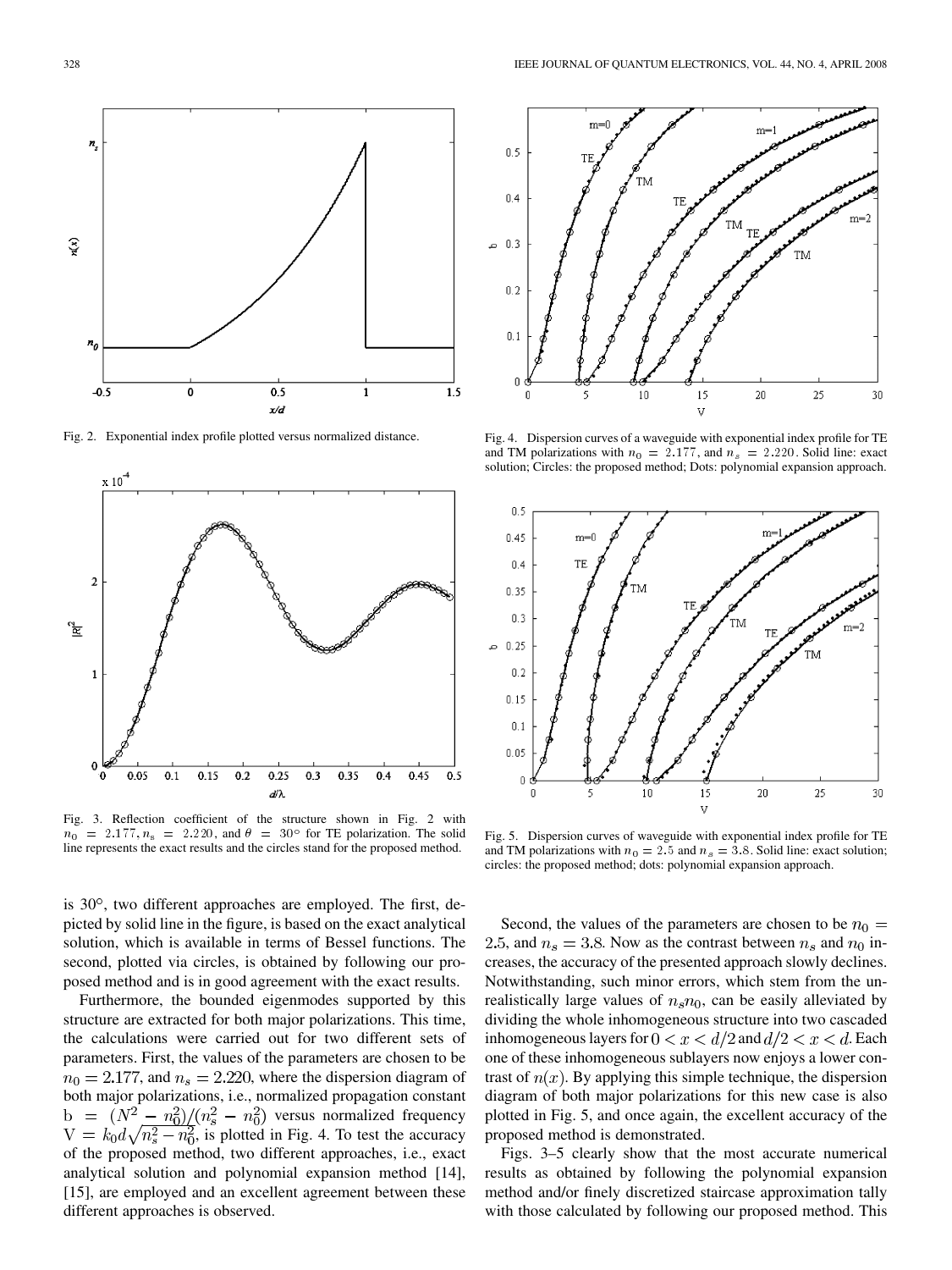TABLE I COMPARISON OF RELATIVE ERROR FOR B, NORMALIZED PROPAGATION CONSTANT FOR TRUNCATED EXPONENTIAL PROFILE AT  $V = 4.0$  and (a)  $n_0 = 2.177$ ,  $n_s = 2.220$  AND (b)  $n_0 = 2.5$ ,  $n_s = 3.8$ 

|     | <b>Transfer Matrix</b> | Airy DTMM      | Airy DTMM     | Polynomial |
|-----|------------------------|----------------|---------------|------------|
|     | (50 sublayers)         | (no sublayers) | (2 sublayers) | Expansion  |
| (a) | $6.4e-5$               | $2.3e-5$       | $3.5e-6$      | $8.4e-8$   |
| (b` | 9.1e-5                 | $1.2e-2.$      | $1.2e-3$      | $2.4e-8$   |



Fig. 6. Parabolic index profile plotted versus normalized distance.

point is further investigated in Table I, where the relative error in calculation of the normalized propagation constants in truncated exponential profiles by using standard transfer matrix method with 50 homogeneous divisions, the polynomial expansion method, and our method without any sublayers and with 2 sublayers are summarized. Transfer matrix method with 4000 subdivisions is employed to calculate the relative error in calculation of normalized propagation constants.

This table clearly demonstrates that the proposed method overpowers the standard transfer matrix method with 50 homogeneous subdivisions in case (a). However, as the contrast between  $n_s$  and  $n_0$  is increased in case (b), the accuracy of the presented approach falls off. Yet, this is partially rectified by using two cascaded differential transfer matrices as already proposed. The relative error can be further reduced by using further divisions in cascading Airy-based differential transfer matrices, where 4 sublayers yield the relative error of 3.6e–4 and 8 sublayers yield the relative error of 9.4e–5, comparable to that achieved by transfer matrix method with 50 subdivisions.

#### *B. Symmetric Parabolic Profile*

As another example, consider a symmetric parabolic profile, as shown in Fig. 6. index profile for this figure can be given by:

$$
n(x) = \begin{cases} \left(n_s^2 - \left(n_s^2 - n_0^2\right) \left(\frac{2x}{d}\right)^2\right)^{1/2}, & -\frac{d}{2} < x < \frac{d}{2} \\ n_0, & x < -\frac{d}{2} \text{ or } x > \frac{d}{2}. \end{cases}
$$
\n(32)



Fig. 7. Dispersion curves of waveguide with exponential index profile for TE and TM polarizations with  $n_0 = 2.177$  and  $n_s = 2.220$ . Solid line: transfer matrix; circles: the proposed method; dots: polynomial expansion approach.



Fig. 8. Dispersion curves of waveguide with exponential index profile for TE and TM polarizations with  $n_0 = 2.5$ , and  $n_s = 3.8$ . Solid line: transfer matrix; circles: the proposed method; dots: polynomial expansion approach.

As for no analytical closed form expression exists for this index distribution, polynomial expansion method [14], [15], together with the standard transfer matrix method with stair-case approximation of the inhomogeneous refractive index profile [16], are employed to have reference values. Once again, the calculations were carried out for two different sets of parameters:  $n_0 = 2.177, n_s = 2.220$ , and  $n_0 = 2.5, n_s = 3.8$ . Dispersion diagrams for these tow different cases are similarly plotted in Figs. 7 and 8, respectively. These figures clearly demonstrate the accuracy of our proposed method.

It should be noticed that the aforementioned technique of cascaded multiple divisions, at virtually no computational cost, is similarly employed to improve the overall accuracy. Here, four subdivisions are employed to calculate the presented results.